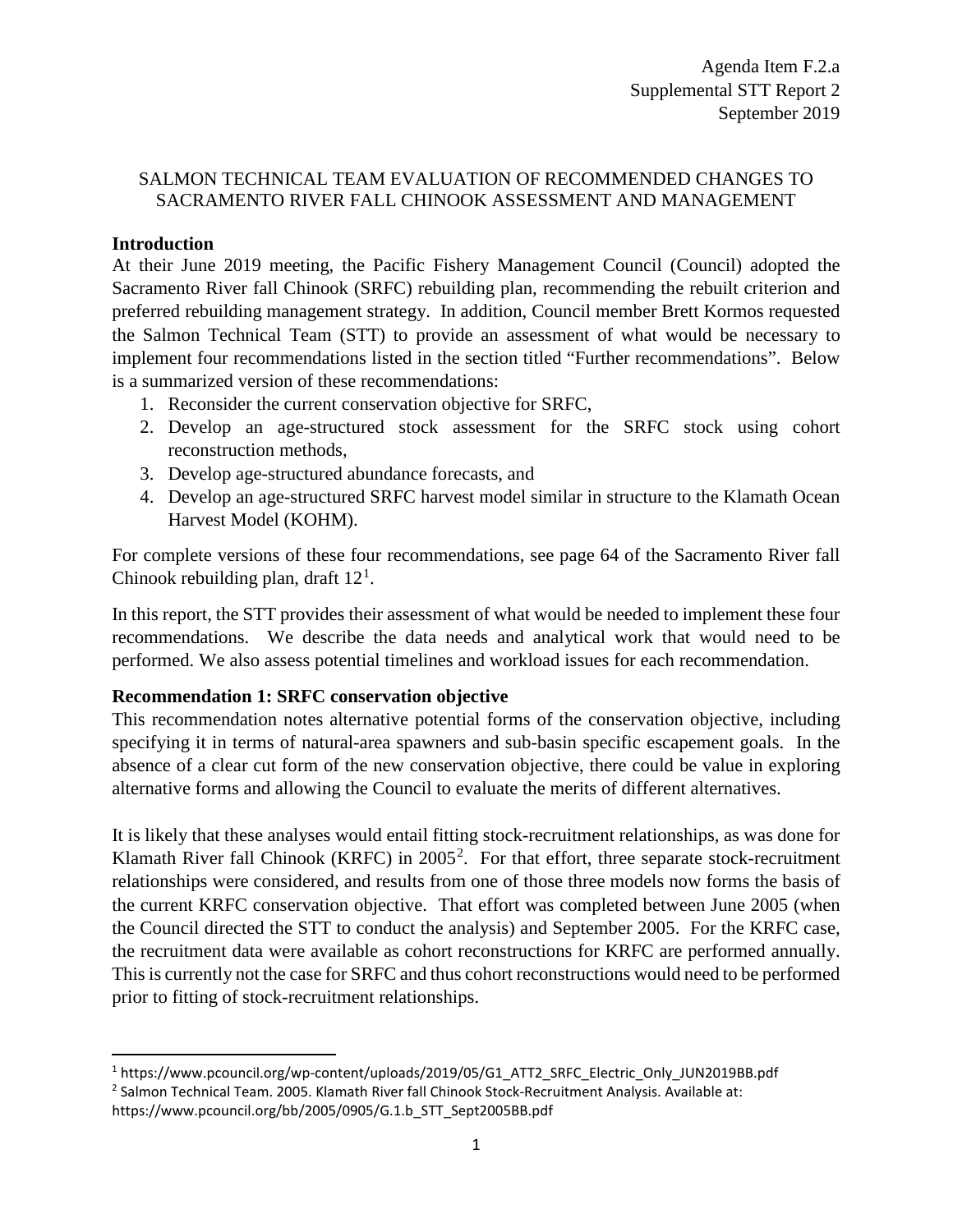#### **Recommendation 2: Cohort reconstruction**

Recommendation 2 in the SRFC rebuilding plan notes that the data needed to perform cohort reconstructions largely exists. The core data needed for such an assessment includes hatchery release data as well as coded wire tag (CWT) recoveries (and associated sample and production expansion factors) from ocean fisheries, river fisheries, and spawner escapement. These data currently exist but would need to be formatted for use within particular models. While this would allow for reconstruction of hatchery cohorts, to perform cohort reconstructions on the naturalorigin component of SRFC, age-specific escapement and river harvest estimates are also needed. This will require a significant investment from interested parties, as these are new tasks that would need to be completed in an expedited manner. From the end of the SRFC spawning period, interagency staff would have until late January to age scale samples and finalize total escapement and river harvest estimates, which together would then be used to produce the age-structured river return estimates needed for cohort reconstruction. Since there will likely be a substantial number of scales to age annually during this short window, due to the large geographic extent and sometimes high abundance of SRFC, it may be prudent to divide the scale aging work among agencies and/or sub-basins. The CWT recovery data would need to be available by late January as well. To ensure these data are available annually for use during preseason planning, this will need to be made a high priority for all involved agencies, particularly during December and January.

The Pacific States Marine Fisheries Commission (PSMFC), with the California Department of Fish and Wildlife (CDFW) and funding from mitigating agencies, is in the process of aging scales from past SRFC escapements, which is necessary before cohort reconstruction can begin. To date, aging is complete for escapement years 2006 through 2016, with 2017 in progress. It is possible that staff will be caught up to present time in approximately one year, but there are numerous factors that could delay that timeline. CDFW inland staff are also currently aging scales from past SRFC river fisheries and are approximately one year behind the escapement scale aging. In total, it will probably take at least two years before the river harvest scales are aged up to present time.

A preliminary cohort reconstruction model has been implemented in the R software environment. This implementation of a salmon cohort reconstruction will require additional coding before the SRFC cohort reconstruction could be completed. A SRFC-specific size-at-age model must also be developed to enable cohort reconstructions. Estimated distributions of size-at-age are needed to assess the proportion of a cohort of legal size for retention at each month, age, and fishery sector. Substantial work remains on the size-at-age model.

#### **Recommendation 3: Abundance forecasts**

Age-specific abundance forecasts currently made for KRFC require age-specific river return estimates from the most recent year and reconstructed age-specific ocean abundance estimates. To implement sibling regression age-specific abundance forecasts for SRFC in the same manner as KRFC, the age-structured river return and ocean abundance estimates would be needed by mid-February each year. Thus, there would need to be efficient data processing and timely implementation of annual cohort reconstructions in order to make abundance forecasts in time for the Council's preseason planning process. As mentioned in the previous section, the timeline will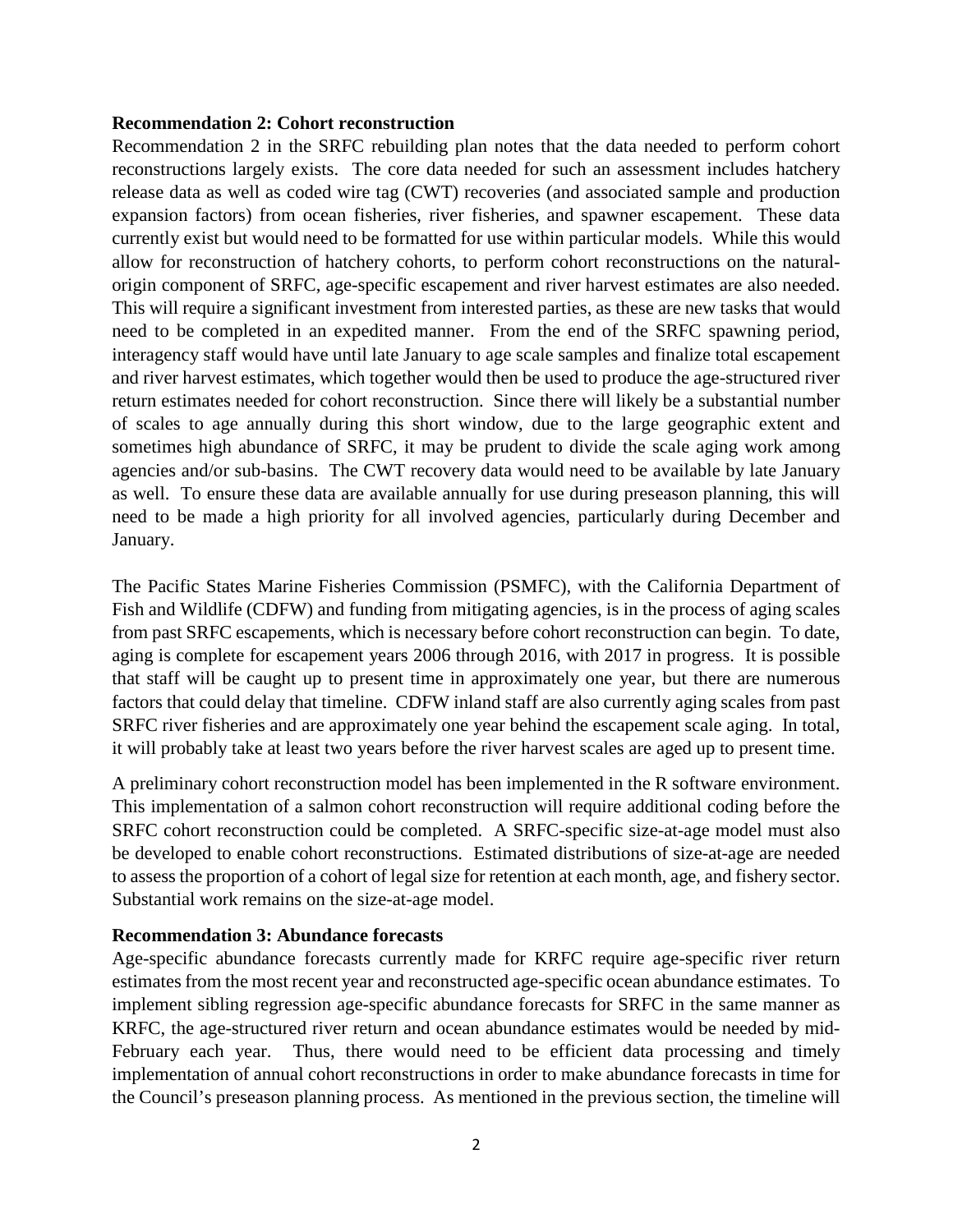require relevant agencies to make this work a high priority. Producing age-specific river run sizes and running the cohort reconstruction would require substantially more effort than the current SRFC assessment comprised of estimating and forecasting the Sacramento Index.

If appropriate data are available, simple sibling regression-based forecasts can be developed rapidly. However, recommendation 3 suggests exploring the inclusion of environmental variables or non-stationary methods, presumably to improve forecast skill. Model evaluation would require an evaluation of performance based on cross validation (e.g., Winship et al.  $2015<sup>3</sup>$  $2015<sup>3</sup>$  $2015<sup>3</sup>$ ). However, the time series of age-specific abundance estimates may not be long enough at the current time to adequately assess model performance. Forecasting methods can be modified and improved over time as more years become incorporated into the time series, but simple sibling regressions would likely be an appropriate starting point.

# **Recommendation 4: Harvest model**

Development of a harvest model with a structure similar to the KOHM depends on the timely availability of cohort reconstruction results and abundance forecasts. There are likely to be differences between the KOHM and a SRFC age-structured harvest model based on differences in the conservation objective and the structure of inriver fisheries.

While the KOHM can serve as a template for the SRFC harvest model, there will need to be a substantial model development effort. The model will need to be programmed, de-bugged, and tested. New analyses will likely need to be performed as well. Development of the winter run harvest model (WRHM) took over six months. The WRHM is a much simpler harvest model than the KOHM and what will be a SRFC harvest model because it only makes projections for ocean fisheries and for one age class.

# **Prioritizing items to be completed**

- First priorities
	- o Complete aging of historical SRFC escapement and river harvest
		- In progress by PSMFC and CDFW
		- Estimate of  $1+$  years until caught up to present time for escapement, and probably an additional year until caught up to present time for river harvest
	- o Develop SRFC-specific size-at-age model
		- Preliminary work performed by National Marine Fisheries Service, but work remains
		- Could take  $1+$  years to complete
	- o Begin providing age-structured SRFC escapement and river harvest estimates annually

<span id="page-2-0"></span> <sup>3</sup> Winship, A.J., O'Farrell, M.R., Satterthwaite, W.H., Wells, B.K., and Mohr, M.S. 2015. Expected future performance of salmon abundance forecast models with varying complexity. Canadian Journal of Fisheries and Aquatic Sciences 72:1-13.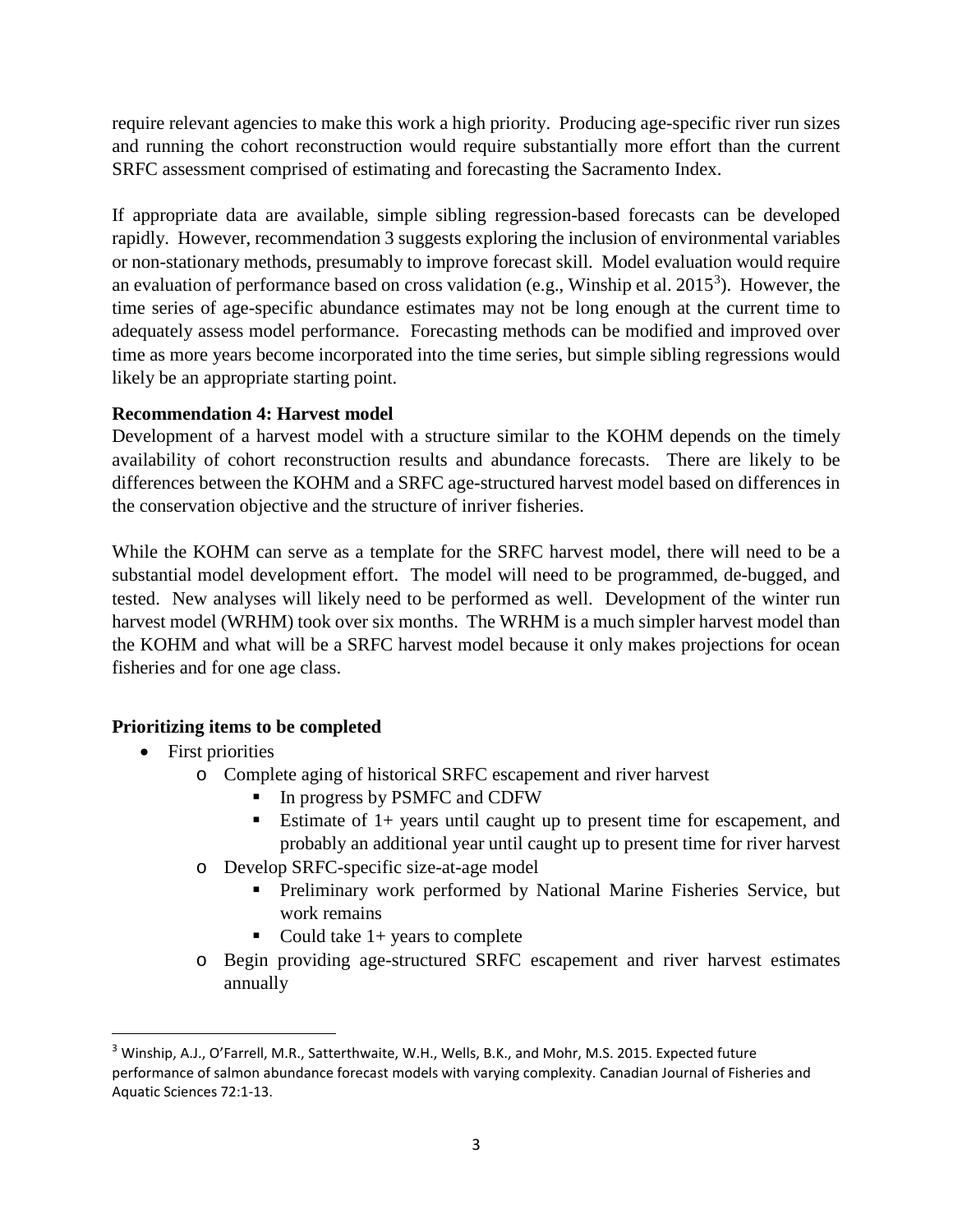- As it will likely take several years to phase-in this type of work, relevant agencies should begin the scoping and planning process as soon as is feasible
- Next steps
	- o Once all of the first priorities listed above are in place, begin development of the cohort reconstruction
		- Could take  $2+$  years to complete
	- o After the cohort reconstruction is complete, implement sibling models across ages and produce age-structured abundance forecasts
		- Sibling regression-based forecasts can be developed rather quickly
	- o Create a harvest model specific to SRFC once the cohort reconstruction is completed
		- Likely to take  $1+$  years
- Final steps
	- o Assess the current conservation objective in light of the new cohort reconstruction results, and if warranted, modify the current objective and/or explore alternative forms
		- Likely to take  $1+$  years
	- o Once the time series of age-specific abundance estimates is deemed long enough, explore ways to improve forecast skill

# **Needs on an annual basis**

- Cohort reconstruction
	- o Needed by late January/early February, year t (the management year), at least two weeks prior to the STT February work session
		- Age- and sector-specific escapement and river harvest from year t-1
		- Summarized CWT recovery data from ocean fisheries, river fisheries, and escapement surveys
- Abundance forecast
	- o Needed by early February, year t (the management year), at least one week prior to the STT February work session
		- Completed cohort reconstructions
		- Age-specific river run estimates for run year t-1
- Harvest model
	- o Needed by the STT work session in mid- to late-February, year t (the management year)
		- Completed cohort reconstructions
		- Completed abundance forecasts
		- Input files derived from cohort reconstruction results